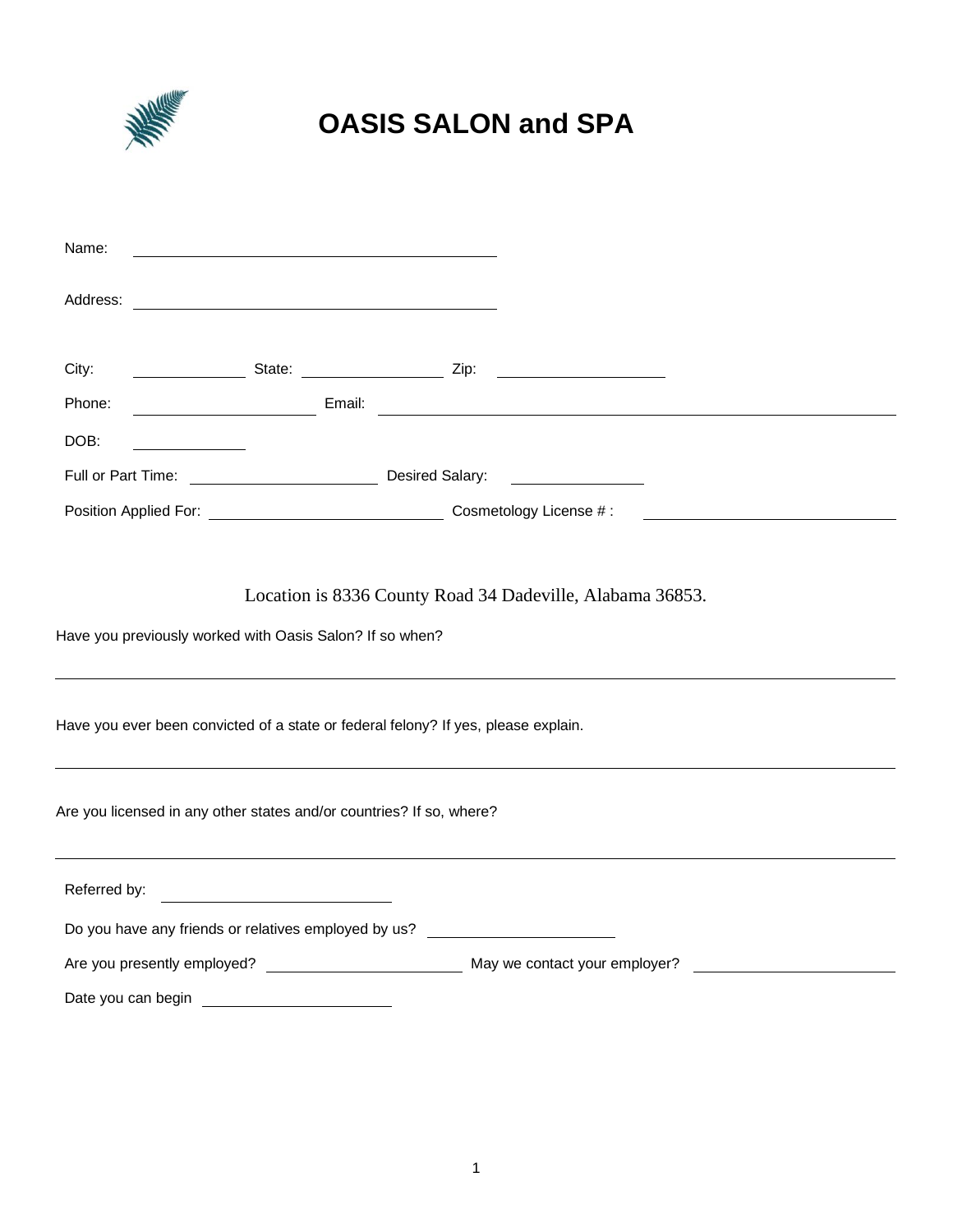## **Employment History**

| Title:                                                                                                                         |                                                                                                                                                                                                                                      |  |
|--------------------------------------------------------------------------------------------------------------------------------|--------------------------------------------------------------------------------------------------------------------------------------------------------------------------------------------------------------------------------------|--|
|                                                                                                                                |                                                                                                                                                                                                                                      |  |
|                                                                                                                                |                                                                                                                                                                                                                                      |  |
|                                                                                                                                |                                                                                                                                                                                                                                      |  |
| <b>Employment History</b>                                                                                                      |                                                                                                                                                                                                                                      |  |
|                                                                                                                                |                                                                                                                                                                                                                                      |  |
| Phone $\#$                                                                                                                     |                                                                                                                                                                                                                                      |  |
| Title:<br><u> 1989 - Johann Barn, fransk politik fotograf (d. 1989)</u>                                                        |                                                                                                                                                                                                                                      |  |
|                                                                                                                                |                                                                                                                                                                                                                                      |  |
|                                                                                                                                |                                                                                                                                                                                                                                      |  |
|                                                                                                                                | Duties Performed: <u>example and the contract of the contract of the contract of the contract of the contract of the contract of the contract of the contract of the contract of the contract of the contract of the contract of</u> |  |
|                                                                                                                                |                                                                                                                                                                                                                                      |  |
| <b>Employment History</b>                                                                                                      |                                                                                                                                                                                                                                      |  |
|                                                                                                                                |                                                                                                                                                                                                                                      |  |
| Phone # $\qquad \qquad$                                                                                                        |                                                                                                                                                                                                                                      |  |
| Title:<br><u> 1989 - Johann Barn, mars ann an t-Amhain Aonaich an t-Aonaich an t-Aonaich ann an t-Aonaich ann an t-Aonaich</u> | Supervisor:                                                                                                                                                                                                                          |  |
|                                                                                                                                |                                                                                                                                                                                                                                      |  |
|                                                                                                                                |                                                                                                                                                                                                                                      |  |
| Duties Performed:                                                                                                              | <u> 1989 - Johann Stoff, amerikansk politiker (d. 1989)</u>                                                                                                                                                                          |  |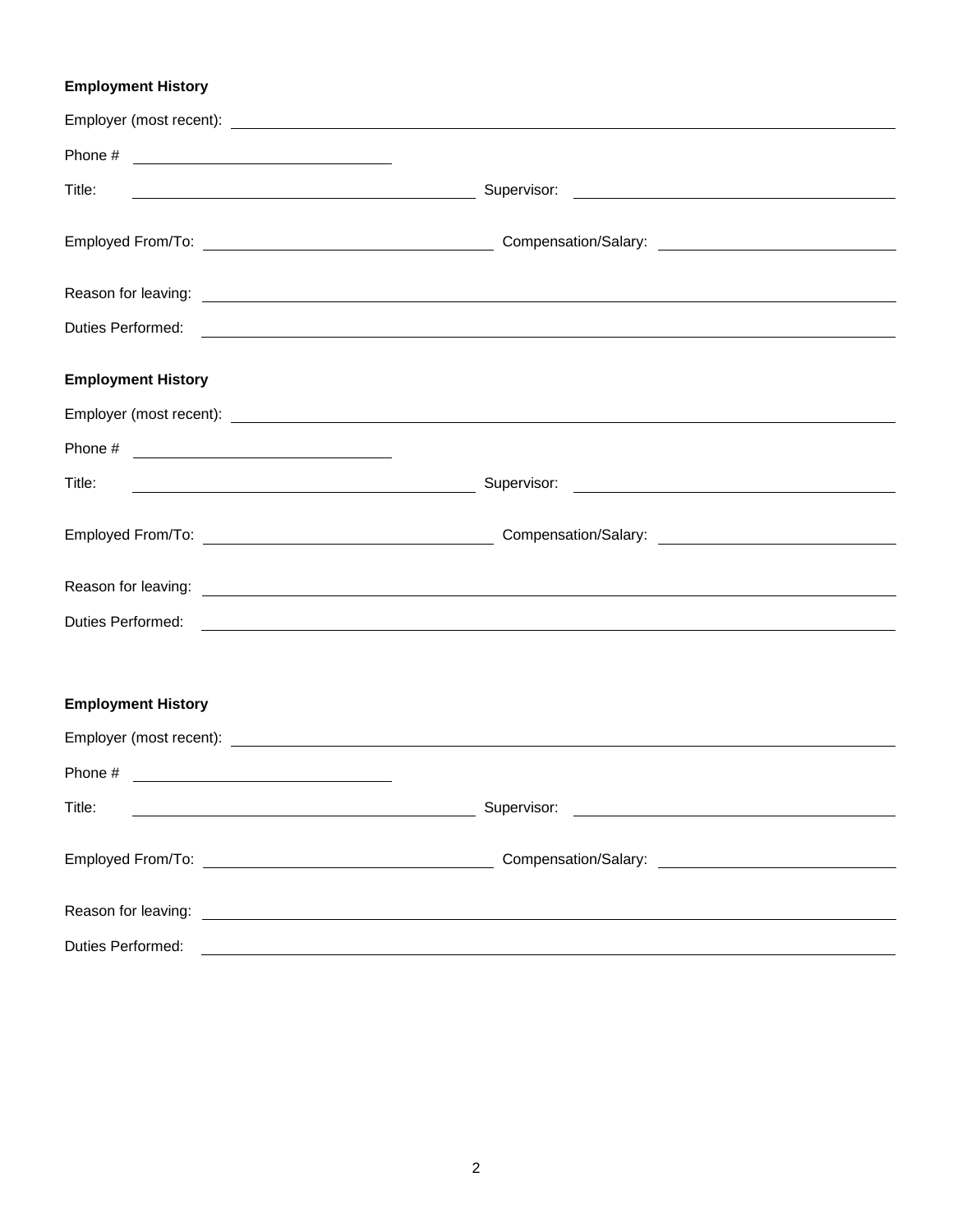#### **Education:**

| Name and City of Cosmetology School:                                                                 |                                      |
|------------------------------------------------------------------------------------------------------|--------------------------------------|
| Date Started:<br><u> 1989 - Jan Samuel Barbara, margaret e</u>                                       | Date Graduated:                      |
|                                                                                                      | # Years Completed __________________ |
| Major:                                                                                               |                                      |
|                                                                                                      |                                      |
| Please list all advanced courses, training, educational seminars, and conferences you have attended: |                                      |
|                                                                                                      |                                      |

## Please list all professional memberships that will be beneficial to your work in this position:

List three references (include two professional references)

|                                                                                                                                                                                                                                |  | Phone # | <u> 1989 - Andrea Station Books, amerikansk politik (</u> |  |
|--------------------------------------------------------------------------------------------------------------------------------------------------------------------------------------------------------------------------------|--|---------|-----------------------------------------------------------|--|
| Address: National Address: National Address: National Address: National Address: National Address: National Address: National Address: National Address: National Address: National Address: National Address: National Addres |  |         |                                                           |  |
|                                                                                                                                                                                                                                |  |         |                                                           |  |
|                                                                                                                                                                                                                                |  |         |                                                           |  |
|                                                                                                                                                                                                                                |  |         |                                                           |  |
| Name: Name:                                                                                                                                                                                                                    |  |         |                                                           |  |
| Address: Address: Address: Address: Address: Address: Address: Address: Address: Address: Address: Address: Address: Address: Address: Address: Address: Address: Address: Address: Address: Address: Address: Address: Addres |  |         |                                                           |  |
|                                                                                                                                                                                                                                |  |         |                                                           |  |
|                                                                                                                                                                                                                                |  |         |                                                           |  |
|                                                                                                                                                                                                                                |  |         |                                                           |  |
|                                                                                                                                                                                                                                |  |         |                                                           |  |
| Address: National Address: National Address: National Address: National Address: National Address: N                                                                                                                           |  |         |                                                           |  |
|                                                                                                                                                                                                                                |  |         |                                                           |  |
| Tile and/or Relationship:                                                                                                                                                                                                      |  |         |                                                           |  |

3